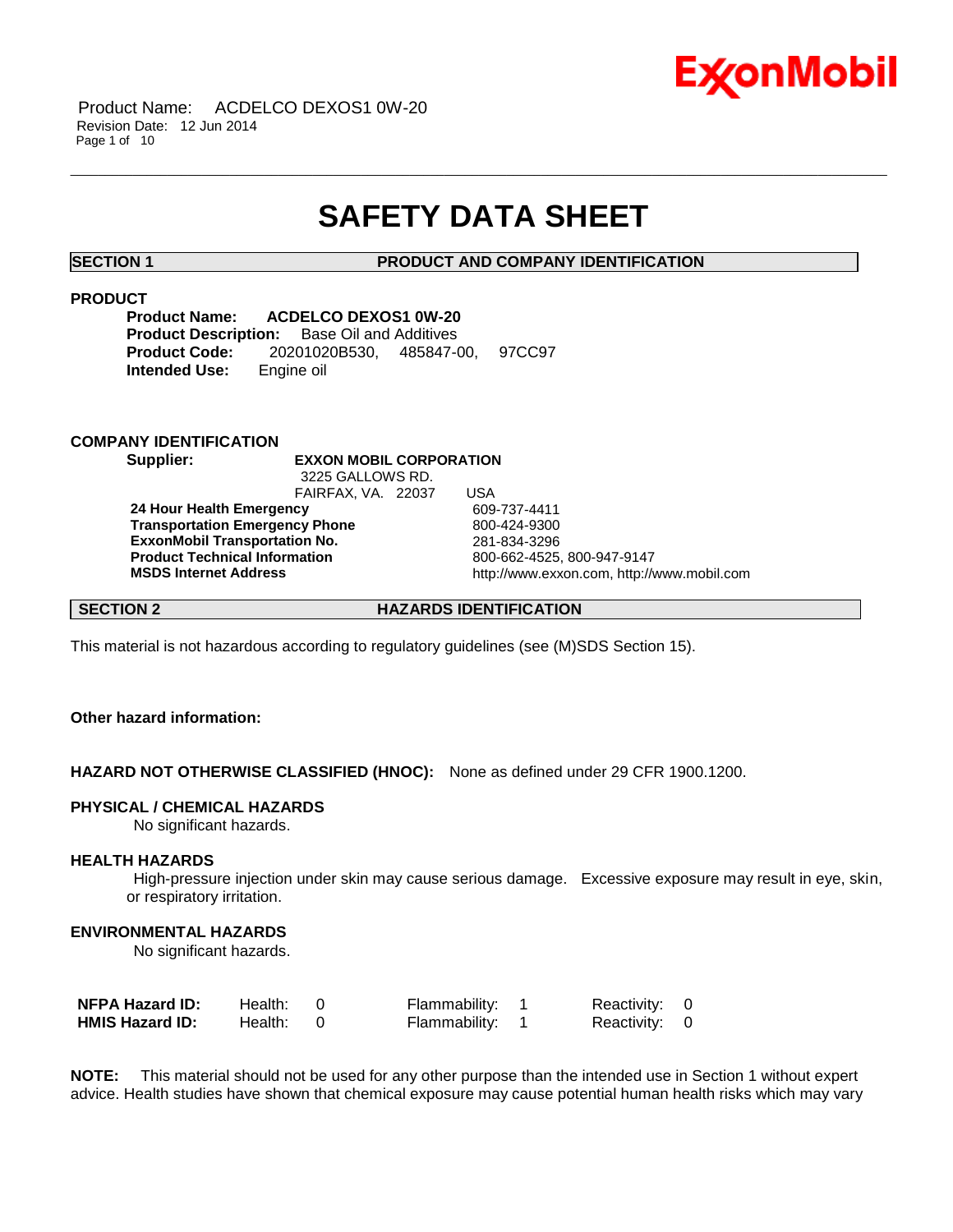

Product Name: ACDELCO DEXOS1 0W-20 Revision Date: 12 Jun 2014 Page 2 of 10

from person to person.

#### **SECTION 3 COMPOSITION / INFORMATION ON INGREDIENTS**

This material is defined as a mixture.

#### **Hazardous Substance(s) or Complex Substance(s) required for disclosure**

| <b>Name</b>                                                                                 | CAS#       | Concentration* | <b>GHS Hazard Codes</b> |
|---------------------------------------------------------------------------------------------|------------|----------------|-------------------------|
| <b>PHOSPHORODITHOIC ACID, O.O-DI C1-14-ALKYL</b><br><b>IESTERS. ZINC SALTS (2:1) (ZDDP)</b> | 68649-42-3 | $1 - 5\%$      | H315, H319(2A)          |
| ISEVERELY HYDROTREATED HEAVY PARAFFINIC<br><b>IDISTILLATE</b>                               | 64742-54-7 | $80 - 5.90\%$  | H304                    |

\_\_\_\_\_\_\_\_\_\_\_\_\_\_\_\_\_\_\_\_\_\_\_\_\_\_\_\_\_\_\_\_\_\_\_\_\_\_\_\_\_\_\_\_\_\_\_\_\_\_\_\_\_\_\_\_\_\_\_\_\_\_\_\_\_\_\_\_\_\_\_\_\_\_\_\_\_\_\_\_\_\_\_\_\_\_\_\_\_\_\_\_\_\_\_\_\_\_\_\_\_\_\_\_\_\_\_\_\_\_\_\_\_\_\_\_\_\_

\* All concentrations are percent by weight unless material is a gas. Gas concentrations are in percent by volume.

As per paragraph (i) of 29 CFR 1910.1200, formulation is considered a trade secret and specific chemical identity and exact percentage (concentration) of composition may have been withheld. Specific chemical identity and exact percentage composition will be provided to health professionals, employees, or designated representatives in accordance with applicable provisions of paragraph (i).

#### **SECTION 4 FIRST AID MEASURES**

#### **INHALATION**

Remove from further exposure. For those providing assistance, avoid exposure to yourself or others. Use adequate respiratory protection. If respiratory irritation, dizziness, nausea, or unconsciousness occurs, seek immediate medical assistance. If breathing has stopped, assist ventilation with a mechanical device or use mouth-to-mouth resuscitation.

#### **SKIN CONTACT**

Wash contact areas with soap and water. If product is injected into or under the skin, or into any part of the body, regardless of the appearance of the wound or its size, the individual should be evaluated immediately by a physician as a surgical emergency. Even though initial symptoms from high pressure injection may be minimal or absent, early surgical treatment within the first few hours may significantly reduce the ultimate extent of injury.

#### **EYE CONTACT**

Flush thoroughly with water. If irritation occurs, get medical assistance.

#### **INGESTION**

First aid is normally not required. Seek medical attention if discomfort occurs.

## **SECTION 5 FIRE FIGHTING MEASURES**

#### **EXTINGUISHING MEDIA**

**Appropriate Extinguishing Media:** Use water fog, foam, dry chemical or carbon dioxide (CO2) to extinguish flames.

**Inappropriate Extinguishing Media:** Straight Streams of Water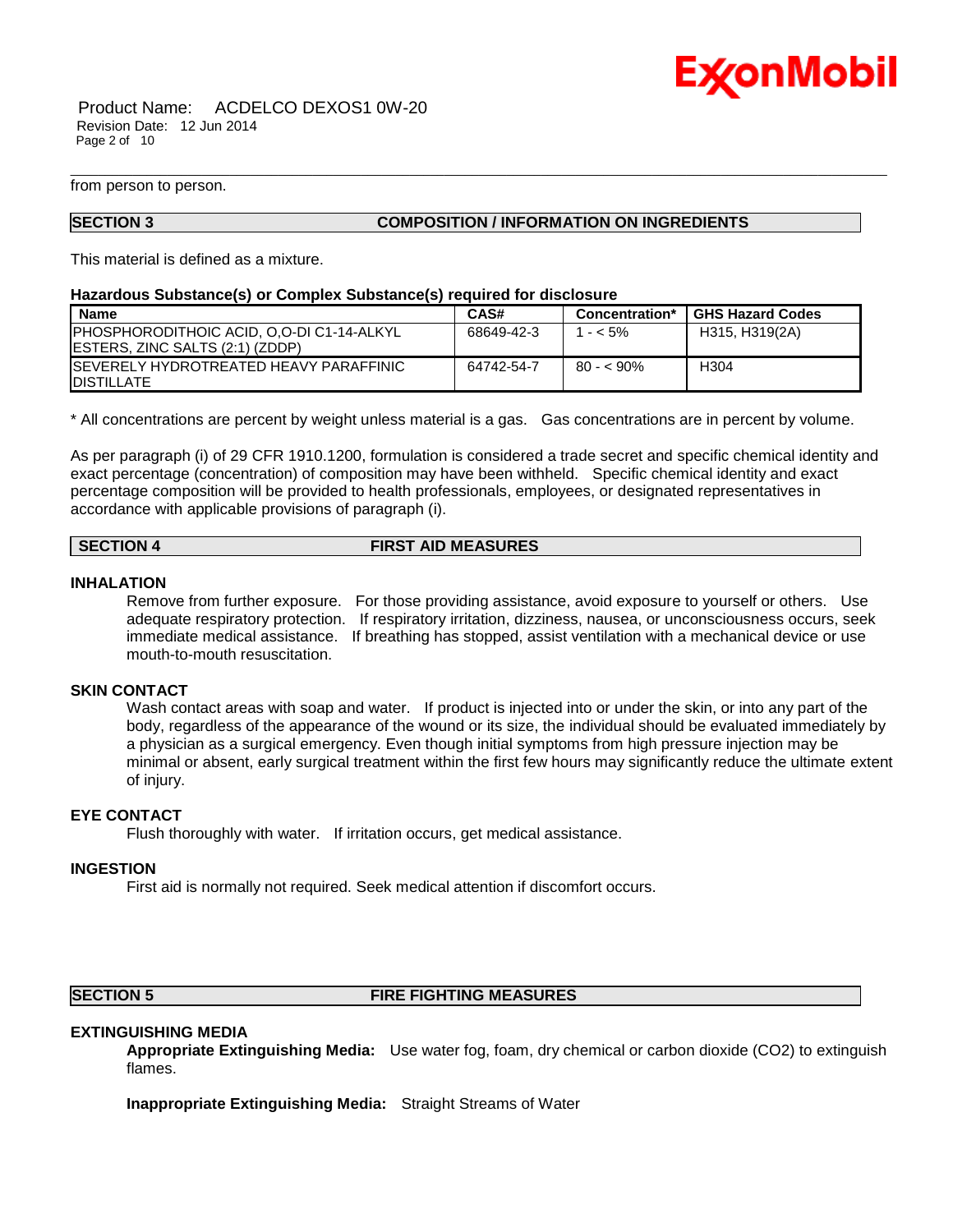## Ex⁄onMobil

Product Name: ACDELCO DEXOS1 0W-20 Revision Date: 12 Jun 2014 Page 3 of 10

#### **FIRE FIGHTING**

**Fire Fighting Instructions:** Evacuate area. Prevent runoff from fire control or dilution from entering streams, sewers, or drinking water supply. Firefighters should use standard protective equipment and in enclosed spaces, self-contained breathing apparatus (SCBA). Use water spray to cool fire exposed surfaces and to protect personnel.

**Hazardous Combustion Products:** Smoke, Fume, Aldehydes, Sulfur oxides, Incomplete combustion products, Oxides of carbon

\_\_\_\_\_\_\_\_\_\_\_\_\_\_\_\_\_\_\_\_\_\_\_\_\_\_\_\_\_\_\_\_\_\_\_\_\_\_\_\_\_\_\_\_\_\_\_\_\_\_\_\_\_\_\_\_\_\_\_\_\_\_\_\_\_\_\_\_\_\_\_\_\_\_\_\_\_\_\_\_\_\_\_\_\_\_\_\_\_\_\_\_\_\_\_\_\_\_\_\_\_\_\_\_\_\_\_\_\_\_\_\_\_\_\_\_\_\_

#### **FLAMMABILITY PROPERTIES**

**Flash Point [Method]:** 194°C (381°F) [ASTM D-92] **Flammable Limits (Approximate volume % in air):** LEL: 0.9 UEL: 7.0 **Autoignition Temperature:** N/D

#### **SECTION 6 ACCIDENTAL RELEASE MEASURES**

#### **NOTIFICATION PROCEDURES**

In the event of a spill or accidental release, notify relevant authorities in accordance with all applicable regulations. US regulations require reporting releases of this material to the environment which exceed the applicable reportable quantity or oil spills which could reach any waterway including intermittent dry creeks. The National Response Center can be reached at (800)424-8802.

#### **PROTECTIVE MEASURES**

Avoid contact with spilled material. See Section 5 for fire fighting information. See the Hazard Identification Section for Significant Hazards. See Section 4 for First Aid Advice. See Section 8 for advice on the minimum requirements for personal protective equipment. Additional protective measures may be necessary, depending on the specific circumstances and/or the expert judgment of the emergency responders.

For emergency responders: Respiratory protection: respiratory protection will be necessary only in special cases, e.g., formation of mists. Half-face or full-face respirator with filter(s) for dust/organic vapor or Self Contained Breathing Apparatus (SCBA) can be used depending on the size of spill and potential level of exposure. If the exposure cannot be completely characterized or an oxygen deficient atmosphere is possible or anticipated, SCBA is recommended. Work gloves that are resistant to hydrocarbons are recommended. Gloves made of polyvinyl acetate (PVA) are not water-resistant and are not suitable for emergency use. Chemical goggles are recommended if splashes or contact with eyes is possible. Small spills: normal antistatic work clothes are usually adequate. Large spills: full body suit of chemical resistant, antistatic material is recommended.

#### **SPILL MANAGEMENT**

Land Spill: Stop leak if you can do it without risk. Recover by pumping or with suitable absorbent.

**Water Spill:** Stop leak if you can do it without risk. Confine the spill immediately with booms. Warn other shipping. Remove from the surface by skimming or with suitable absorbents. Seek the advice of a specialist before using dispersants.

Water spill and land spill recommendations are based on the most likely spill scenario for this material; however, geographic conditions, wind, temperature, (and in the case of a water spill) wave and current direction and speed may greatly influence the appropriate action to be taken. For this reason, local experts should be consulted. Note: Local regulations may prescribe or limit action to be taken.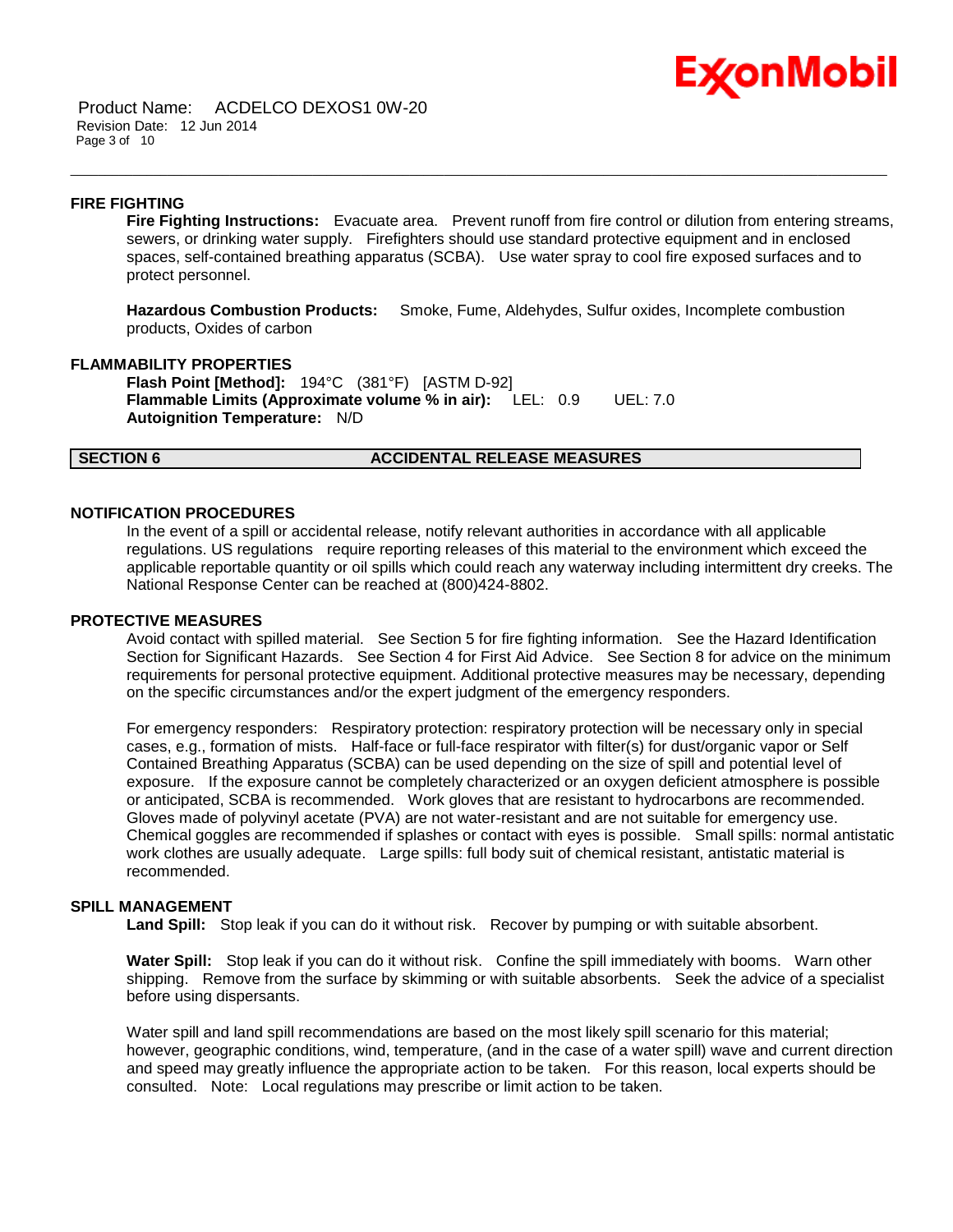

Product Name: ACDELCO DEXOS1 0W-20 Revision Date: 12 Jun 2014 Page 4 of 10

### **ENVIRONMENTAL PRECAUTIONS**

Large Spills: Dike far ahead of liquid spill for later recovery and disposal. Prevent entry into waterways, sewers, basements or confined areas.

\_\_\_\_\_\_\_\_\_\_\_\_\_\_\_\_\_\_\_\_\_\_\_\_\_\_\_\_\_\_\_\_\_\_\_\_\_\_\_\_\_\_\_\_\_\_\_\_\_\_\_\_\_\_\_\_\_\_\_\_\_\_\_\_\_\_\_\_\_\_\_\_\_\_\_\_\_\_\_\_\_\_\_\_\_\_\_\_\_\_\_\_\_\_\_\_\_\_\_\_\_\_\_\_\_\_\_\_\_\_\_\_\_\_\_\_\_\_

#### **SECTION 7 HANDLING AND STORAGE**

#### **HANDLING**

Avoid contact with used product. Prevent small spills and leakage to avoid slip hazard. Material can accumulate static charges which may cause an electrical spark (ignition source). When the material is handled in bulk, an electrical spark could ignite any flammable vapors from liquids or residues that may be present (e.g., during switch-loading operations). Use proper bonding and/or ground procedures. However, bonding and grounds may not eliminate the hazard from static accumulation. Consult local applicable standards for guidance. Additional references include American Petroleum Institute 2003 (Protection Against Ignitions Arising out of Static, Lightning and Stray Currents) or National Fire Protection Agency 77 (Recommended Practice on Static Electricity) or CENELEC CLC/TR 50404 (Electrostatics - Code of practice for the avoidance of hazards due to static electricity).

**Static Accumulator:** This material is a static accumulator.

#### **STORAGE**

The container choice, for example storage vessel, may effect static accumulation and dissipation. Do not store in open or unlabelled containers.

#### **SECTION 8 EXPOSURE CONTROLS / PERSONAL PROTECTION**

#### **EXPOSURE LIMIT VALUES**

#### **Exposure limits/standards (Note: Exposure limits are not additive)**

| <b>Substance Name</b>                                       | Form                   | Limit / Standard |                  | <b>NOTE</b> | Source       |
|-------------------------------------------------------------|------------------------|------------------|------------------|-------------|--------------|
| SEVERELY HYDROTREATED HEAVY<br>PARAFFINIC DISTILLATE        | Inhalable<br>fraction. | <b>TWA</b>       | $5 \text{ mg/m}$ | N/A         | <b>ACGIH</b> |
| SEVERELY HYDROTREATED HEAVY<br><b>PARAFFINIC DISTILLATE</b> | Mist.                  | <b>TWA</b>       | $5 \text{ mg/m}$ | N/A         | ACGIH        |

**Exposure limits/standards for materials that can be formed when handling this product:** When mists/aerosols can occur the following are recommended: 5 mg/m<sup>3</sup> - ACGIH TLV (inhalable fraction), 5 mg/m<sup>3</sup> - OSHA PEL.

NOTE: Limits/standards shown for guidance only. Follow applicable regulations.

No biological limits allocated.

#### **ENGINEERING CONTROLS**

The level of protection and types of controls necessary will vary depending upon potential exposure conditions. Control measures to consider:

No special requirements under ordinary conditions of use and with adequate ventilation.

#### **PERSONAL PROTECTION**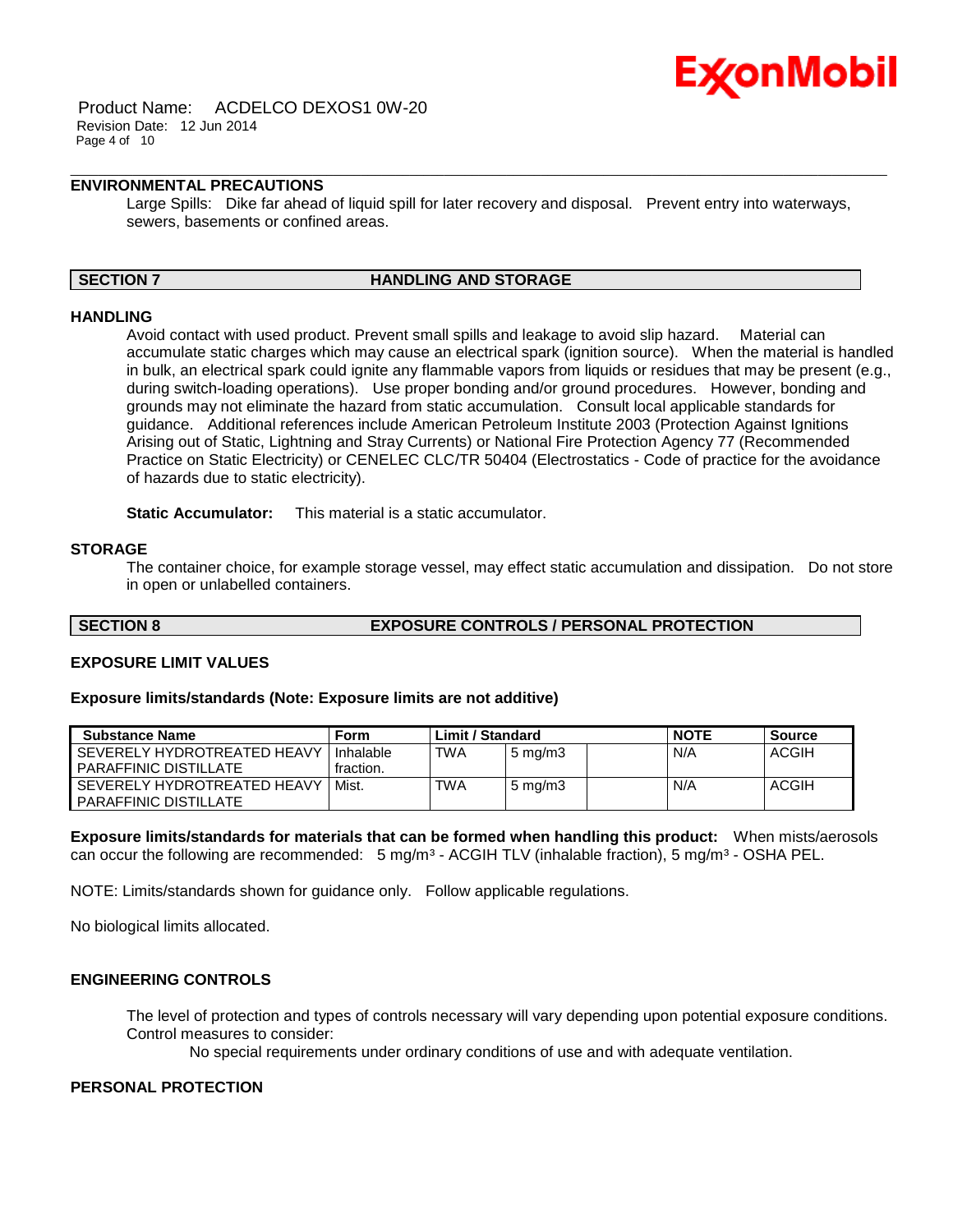# Ex⁄onMobil

Product Name: ACDELCO DEXOS1 0W-20 Revision Date: 12 Jun 2014 Page 5 of 10

> Personal protective equipment selections vary based on potential exposure conditions such as applications, handling practices, concentration and ventilation. Information on the selection of protective equipment for use with this material, as provided below, is based upon intended, normal usage.

\_\_\_\_\_\_\_\_\_\_\_\_\_\_\_\_\_\_\_\_\_\_\_\_\_\_\_\_\_\_\_\_\_\_\_\_\_\_\_\_\_\_\_\_\_\_\_\_\_\_\_\_\_\_\_\_\_\_\_\_\_\_\_\_\_\_\_\_\_\_\_\_\_\_\_\_\_\_\_\_\_\_\_\_\_\_\_\_\_\_\_\_\_\_\_\_\_\_\_\_\_\_\_\_\_\_\_\_\_\_\_\_\_\_\_\_\_\_

**Respiratory Protection:** If engineering controls do not maintain airborne contaminant concentrations at a level which is adequate to protect worker health, an approved respirator may be appropriate. Respirator selection, use, and maintenance must be in accordance with regulatory requirements, if applicable. Types of respirators to be considered for this material include:

No special requirements under ordinary conditions of use and with adequate ventilation.

For high airborne concentrations, use an approved supplied-air respirator, operated in positive pressure mode. Supplied air respirators with an escape bottle may be appropriate when oxygen levels are inadequate, gas/vapor warning properties are poor, or if air purifying filter capacity/rating may be exceeded.

**Hand Protection:** Any specific glove information provided is based on published literature and glove manufacturer data. Glove suitability and breakthrough time will differ depending on the specific use conditions. Contact the glove manufacturer for specific advice on glove selection and breakthrough times for your use conditions. Inspect and replace worn or damaged gloves. The types of gloves to be considered for this material include:

No protection is ordinarily required under normal conditions of use.

**Eye Protection:** If contact is likely, safety glasses with side shields are recommended.

**Skin and Body Protection:** Any specific clothing information provided is based on published literature or manufacturer data. The types of clothing to be considered for this material include:

No skin protection is ordinarily required under normal conditions of use. In accordance with good industrial hygiene practices, precautions should be taken to avoid skin contact.

**Specific Hygiene Measures:** Always observe good personal hygiene measures, such as washing after handling the material and before eating, drinking, and/or smoking. Routinely wash work clothing and protective equipment to remove contaminants. Discard contaminated clothing and footwear that cannot be cleaned. Practice good housekeeping.

#### **ENVIRONMENTAL CONTROLS**

Comply with applicable environmental regulations limiting discharge to air, water and soil. Protect the environment by applying appropriate control measures to prevent or limit emissions.

## **SECTION 9 PHYSICAL AND CHEMICAL PROPERTIES**

**Note: Physical and chemical properties are provided for safety, health and environmental considerations only and may not fully represent product specifications. Contact the Supplier for additional information.**

#### **GENERAL INFORMATION**

**Physical State:** Liquid **Color:** Brown **Odor:** Characteristic **Odor Threshold:** N/D

**IMPORTANT HEALTH, SAFETY, AND ENVIRONMENTAL INFORMATION Relative Density (at 15 °C):** 0.848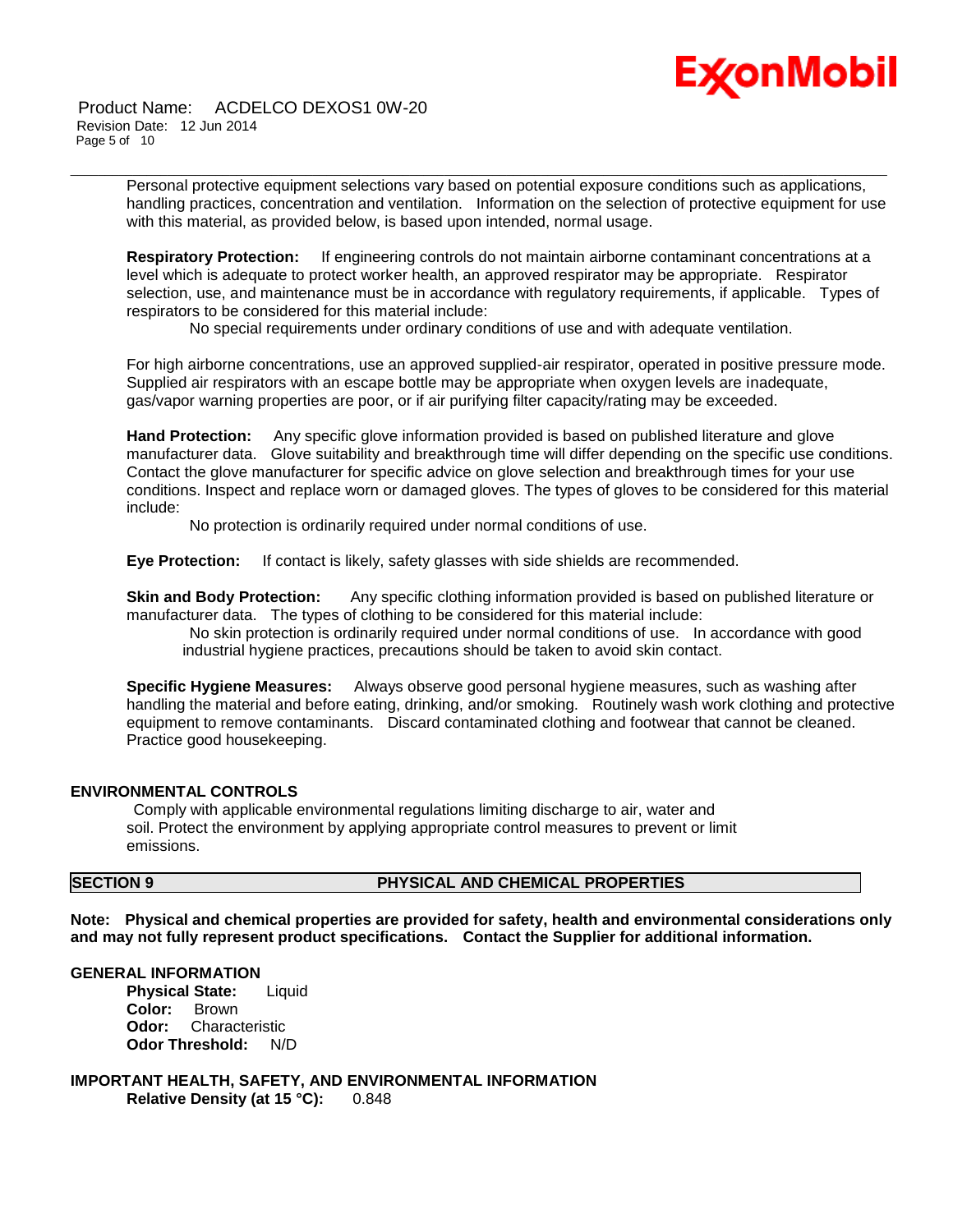

Product Name: ACDELCO DEXOS1 0W-20 Revision Date: 12 Jun 2014 Page 6 of 10

> **Flammability (Solid, Gas):** N/A **Flash Point [Method]:** 194°C (381°F) [ASTM D-92] **Flammable Limits (Approximate volume % in air):** LEL: 0.9 UEL: 7.0 **Autoignition Temperature:** N/D **Boiling Point / Range:** N/D **Decomposition Temperature:** N/D **Vapor Density (Air = 1):** > 2 at 101 kPa **Vapor Pressure:** < 0.013 kPa (0.1 mm Hg) at 20 °C **Evaporation Rate (n-butyl acetate = 1):** N/D **pH:** N/A **Log Pow (n-Octanol/Water Partition Coefficient):** > 3.5 **Solubility in Water:** Negligible **Viscosity:** 43.37 cSt (43.37 mm2/sec) at 40 °C **Oxidizing Properties:** See Hazards Identification Section.

#### **OTHER INFORMATION**

**Freezing Point:** N/D **Melting Point:** N/A **Pour Point:** -36°C (-33°F) **DMSO Extract (mineral oil only), IP-346:** < 3 %wt

#### **SECTION 10 STABILITY AND REACTIVITY**

\_\_\_\_\_\_\_\_\_\_\_\_\_\_\_\_\_\_\_\_\_\_\_\_\_\_\_\_\_\_\_\_\_\_\_\_\_\_\_\_\_\_\_\_\_\_\_\_\_\_\_\_\_\_\_\_\_\_\_\_\_\_\_\_\_\_\_\_\_\_\_\_\_\_\_\_\_\_\_\_\_\_\_\_\_\_\_\_\_\_\_\_\_\_\_\_\_\_\_\_\_\_\_\_\_\_\_\_\_\_\_\_\_\_\_\_\_\_

**REACTIVITY:** See sub-sections below.

**STABILITY:** Material is stable under normal conditions.

**CONDITIONS TO AVOID:** Excessive heat. High energy sources of ignition.

**MATERIALS TO AVOID:** Strong oxidizers

**HAZARDOUS DECOMPOSITION PRODUCTS:** Material does not decompose at ambient temperatures.

**POSSIBILITY OF HAZARDOUS REACTIONS:** Hazardous polymerization will not occur.

#### **SECTION 11 TOXICOLOGICAL INFORMATION**

#### **INFORMATION ON TOXICOLOGICAL EFFECTS**

| <b>Hazard Class</b>                                           | <b>Conclusion / Remarks</b>                                                                      |
|---------------------------------------------------------------|--------------------------------------------------------------------------------------------------|
| <b>Inhalation</b>                                             |                                                                                                  |
| Acute Toxicity: No end point data for<br>material.            | Minimally Toxic. Based on assessment of the components.                                          |
| Irritation: No end point data for material.                   | Negligible hazard at ambient/normal handling temperatures.                                       |
| Ingestion                                                     |                                                                                                  |
| Acute Toxicity: No end point data for<br>material.            | Minimally Toxic. Based on assessment of the components.                                          |
| <b>Skin</b>                                                   |                                                                                                  |
| Acute Toxicity: No end point data for<br>material.            | Minimally Toxic. Based on assessment of the components.                                          |
| Skin Corrosion/Irritation: No end point data<br>for material. | Negligible irritation to skin at ambient temperatures. Based on<br>assessment of the components. |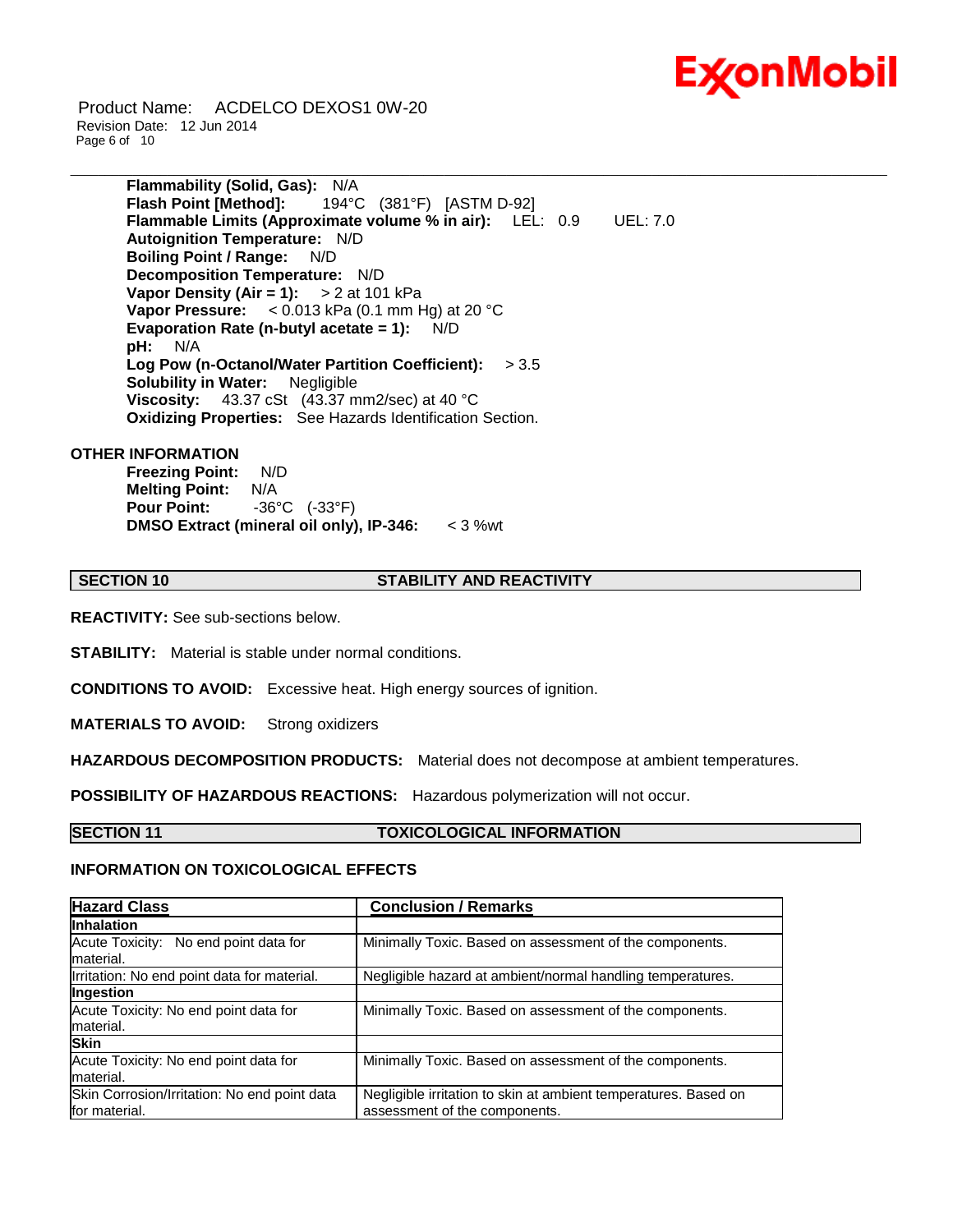

Product Name: ACDELCO DEXOS1 0W-20 Revision Date: 12 Jun 2014 Page 7 of 10

| Eye                                                            |                                                                  |
|----------------------------------------------------------------|------------------------------------------------------------------|
| Serious Eye Damage/Irritation: No end point                    | May cause mild, short-lasting discomfort to eyes. Based on       |
| data for material.                                             | assessment of the components.                                    |
| <b>Sensitization</b>                                           |                                                                  |
| Respiratory Sensitization: No end point data<br>lfor material. | Not expected to be a respiratory sensitizer.                     |
| Skin Sensitization: No end point data for                      | Not expected to be a skin sensitizer. Based on assessment of the |
| lmaterial.                                                     | components.                                                      |
| <b>Aspiration:</b> Data available.                             | Not expected to be an aspiration hazard. Based on                |
|                                                                | physico-chemical properties of the material.                     |
| Germ Cell Mutagenicity: No end point data                      | Not expected to be a germ cell mutagen. Based on assessment of   |
| lfor material.                                                 | the components.                                                  |
| <b>Carcinogenicity:</b> No end point data for                  | Not expected to cause cancer. Based on assessment of the         |
| lmaterial.                                                     | components.                                                      |
| <b>Reproductive Toxicity: No end point data</b>                | Not expected to be a reproductive toxicant. Based on assessment  |
| lfor material.                                                 | of the components.                                               |
| Lactation: No end point data for material.                     | Not expected to cause harm to breast-fed children.               |
| <b>Specific Target Organ Toxicity (STOT)</b>                   |                                                                  |
| Single Exposure: No end point data for                         | Not expected to cause organ damage from a single exposure.       |
| lmaterial.                                                     |                                                                  |
| Repeated Exposure: No end point data for                       | Not expected to cause organ damage from prolonged or repeated    |
| material.                                                      | exposure. Based on assessment of the components.                 |

\_\_\_\_\_\_\_\_\_\_\_\_\_\_\_\_\_\_\_\_\_\_\_\_\_\_\_\_\_\_\_\_\_\_\_\_\_\_\_\_\_\_\_\_\_\_\_\_\_\_\_\_\_\_\_\_\_\_\_\_\_\_\_\_\_\_\_\_\_\_\_\_\_\_\_\_\_\_\_\_\_\_\_\_\_\_\_\_\_\_\_\_\_\_\_\_\_\_\_\_\_\_\_\_\_\_\_\_\_\_\_\_\_\_\_\_\_\_

## **TOXICITY FOR SUBSTANCES**

| <b>NAME</b>                                                    | <b>ACUTE TOXICITY</b>                                              |
|----------------------------------------------------------------|--------------------------------------------------------------------|
| PHOSPHORODITHOIC ACID, O,O-DI                                  | Dermal Lethality: LD50 > 2000 mg/kg (Rabbit); Oral Lethality: LD50 |
| $ C1-14-ALKYL ESTERS, ZINC SALTS (2:1)$ $  > 2000$ mg/kg (Rat) |                                                                    |
| (CDDP)                                                         |                                                                    |

## **OTHER INFORMATION**

#### **For the product itself:**

Diesel engine oils: Not carcinogenic in animals tests. Used and unused diesel engine oils did not produce any carcinogenic effects in chronic mouse skin painting studies.

Oils that are used in gasoline engines may become hazardous and display the following properties: Carcinogenic in animal tests. Caused mutations in vitro. Possible allergen and photoallergen. Contains polycyclic aromatic compounds (PAC) from combustion products of gasoline and/or thermal degradation products.

#### **Contains:**

Base oil severely refined: Not carcinogenic in animal studies. Representative material passes IP-346, Modified Ames test, and/or other screening tests. Dermal and inhalation studies showed minimal effects; lung non-specific infiltration of immune cells, oil deposition and minimal granuloma formation. Not sensitizing in test animals.

#### **The following ingredients are cited on the lists below:** None.

|                | --REGULATORY LISTS SEARCHED-- |               |
|----------------|-------------------------------|---------------|
| $1 =$ NTP CARC | $3 = IARC 1$                  | $5 = IARC 2B$ |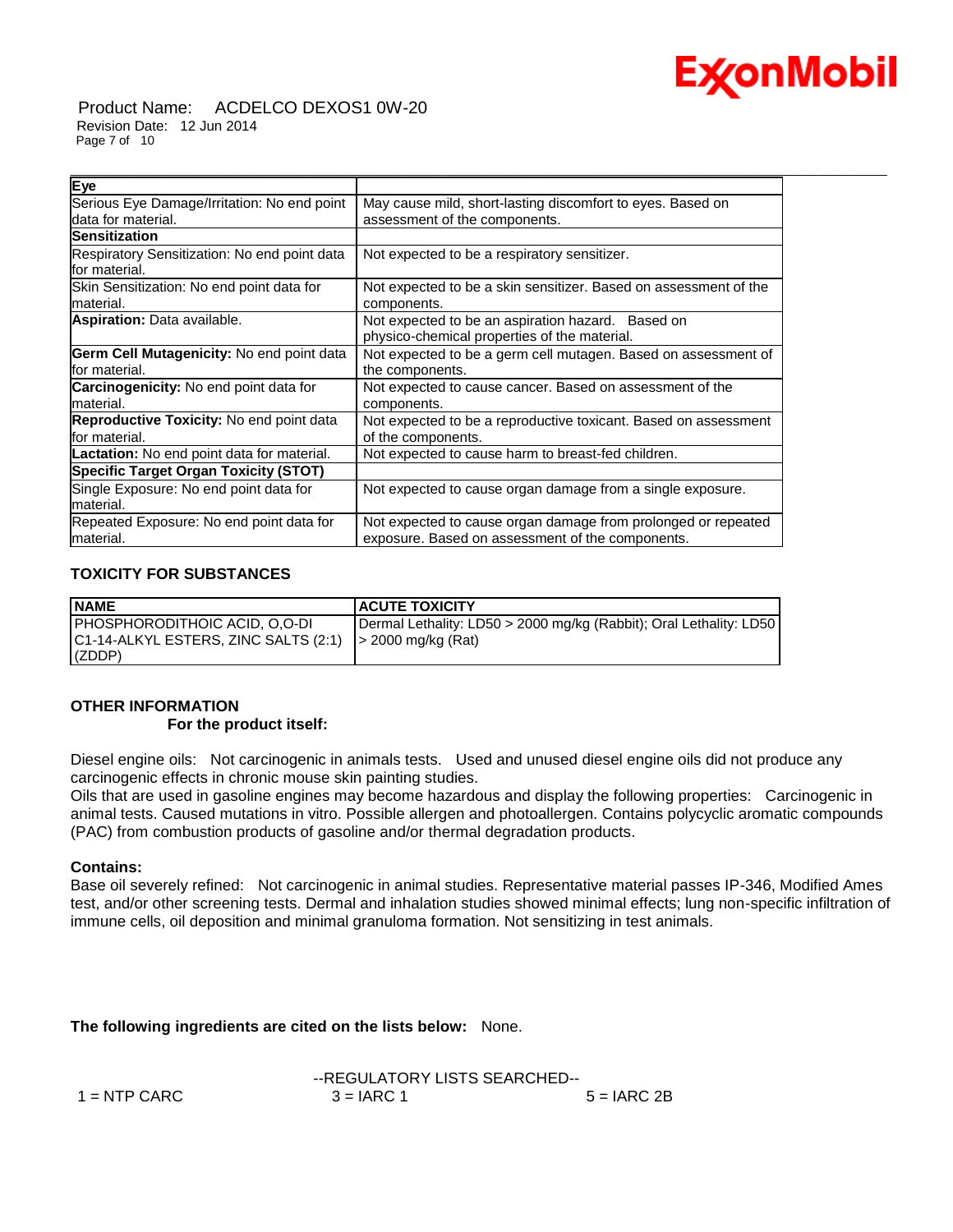

Product Name: ACDELCO DEXOS1 0W-20 Revision Date: 12 Jun 2014 Page 8 of 10

 $2 =$  NTP SUS  $4 =$  IARC 2A 6 = OSHA CARC

## **SECTION 12 ECOLOGICAL INFORMATION**

\_\_\_\_\_\_\_\_\_\_\_\_\_\_\_\_\_\_\_\_\_\_\_\_\_\_\_\_\_\_\_\_\_\_\_\_\_\_\_\_\_\_\_\_\_\_\_\_\_\_\_\_\_\_\_\_\_\_\_\_\_\_\_\_\_\_\_\_\_\_\_\_\_\_\_\_\_\_\_\_\_\_\_\_\_\_\_\_\_\_\_\_\_\_\_\_\_\_\_\_\_\_\_\_\_\_\_\_\_\_\_\_\_\_\_\_\_\_

The information given is based on data available for the material, the components of the material, and similar materials.

#### **ECOTOXICITY**

Material -- Not expected to be harmful to aquatic organisms.

#### **MOBILITY**

 Base oil component -- Low solubility and floats and is expected to migrate from water to the land. Expected to partition to sediment and wastewater solids.

## **PERSISTENCE AND DEGRADABILITY**

#### **Biodegradation:**

Base oil component -- Expected to be inherently biodegradable

#### **BIOACCUMULATION POTENTIAL**

 Base oil component -- Has the potential to bioaccumulate, however metabolism or physical properties may reduce the bioconcentration or limit bioavailability.

#### **SECTION 13 DISPOSAL CONSIDERATIONS**

Disposal recommendations based on material as supplied. Disposal must be in accordance with current applicable laws and regulations, and material characteristics at time of disposal.

#### **DISPOSAL RECOMMENDATIONS**

Product is suitable for burning in an enclosed controlled burner for fuel value or disposal by supervised incineration at very high temperatures to prevent formation of undesirable combustion products. Protect the environment. Dispose of used oil at designated sites. Minimize skin contact. Do not mix used oils with solvents, brake fluids or coolants.

#### **REGULATORY DISPOSAL INFORMATION**

RCRA Information: The unused product, in our opinion, is not specifically listed by the EPA as a hazardous waste (40 CFR, Part 261D), nor is it formulated to contain materials which are listed as hazardous wastes. It does not exhibit the hazardous characteristics of ignitability, corrositivity or reactivity and is not formulated with contaminants as determined by the Toxicity Characteristic Leaching Procedure (TCLP). However, used product may be regulated.

**Empty Container Warning** Empty Container Warning (where applicable): Empty containers may contain residue and can be dangerous. Do not attempt to refill or clean containers without proper instructions. Empty drums should be completely drained and safely stored until appropriately reconditioned or disposed. Empty containers should be taken for recycling, recovery, or disposal through suitably qualified or licensed contractor and in accordance with governmental regulations. DO NOT PRESSURISE, CUT, WELD, BRAZE, SOLDER, DRILL, GRIND, OR EXPOSE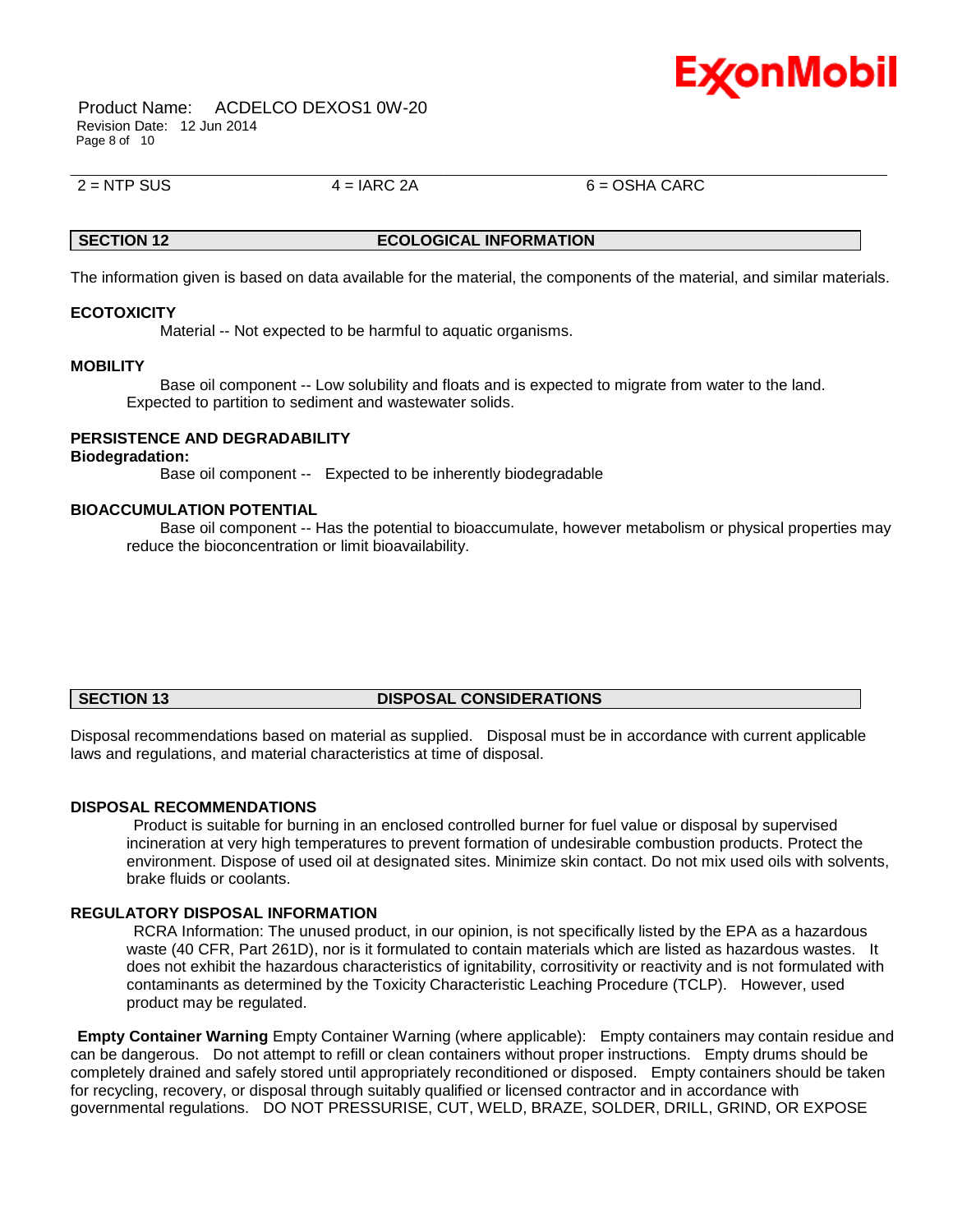

Product Name: ACDELCO DEXOS1 0W-20 Revision Date: 12 Jun 2014 Page 9 of 10

\_\_\_\_\_\_\_\_\_\_\_\_\_\_\_\_\_\_\_\_\_\_\_\_\_\_\_\_\_\_\_\_\_\_\_\_\_\_\_\_\_\_\_\_\_\_\_\_\_\_\_\_\_\_\_\_\_\_\_\_\_\_\_\_\_\_\_\_\_\_\_\_\_\_\_\_\_\_\_\_\_\_\_\_\_\_\_\_\_\_\_\_\_\_\_\_\_\_\_\_\_\_\_\_\_\_\_\_\_\_\_\_\_\_\_\_\_\_ SUCH CONTAINERS TO HEAT, FLAME, SPARKS, STATIC ELECTRICITY, OR OTHER SOURCES OF IGNITION. THEY MAY EXPLODE AND CAUSE INJURY OR DEATH.

| <b>SECTION 14</b> | <b>TRANSPORT INFORMATION</b> |
|-------------------|------------------------------|
|                   |                              |

- **LAND (DOT):** Not Regulated for Land Transport
- **LAND (TDG):** Not Regulated for Land Transport
- **SEA (IMDG):** Not Regulated for Sea Transport according to IMDG-Code

**Marine Pollutant:** No

#### **AIR (IATA):** Not Regulated for Air Transport

#### **SECTION 15 REGULATORY INFORMATION**

**OSHA HAZARD COMMUNICATION STANDARD:** This material is not considered hazardous in accordance with OSHA HazCom 2012, 29 CFR 1910.1200.

**Complies with the following national/regional chemical inventory requirements:** AICS, DSL, ENCS, IECSC, KECI, PICCS, TSCA

**EPCRA SECTION 302:** This material contains no extremely hazardous substances.

#### **SARA (311/312) REPORTABLE HAZARD CATEGORIES:** None.

#### **SARA (313) TOXIC RELEASE INVENTORY:**

| <b>Chemical Name</b>                                                                           | <b>CAS Number</b> | <b>Typical Value</b> |
|------------------------------------------------------------------------------------------------|-------------------|----------------------|
| <b>PHOSPHORODITHOIC ACID,</b><br>O,O-DI C1-14-ALKYL ESTERS,<br><b>IZINC SALTS (2:1) (ZDDP)</b> | 68649-42-3        | $1 - 5\%$            |

#### **The following ingredients are cited on the lists below:**

| <b>Chemical Name</b>                                                                                  | <b>CAS Number</b> | List Citations |
|-------------------------------------------------------------------------------------------------------|-------------------|----------------|
| <b>IPHOSPHORODITHOIC ACID.</b><br><b>O,O-DI C1-14-ALKYL ESTERS,</b><br><b>ZINC SALTS (2:1) (ZDDP)</b> | 68649-42-3        | 13, 15, 17, 19 |